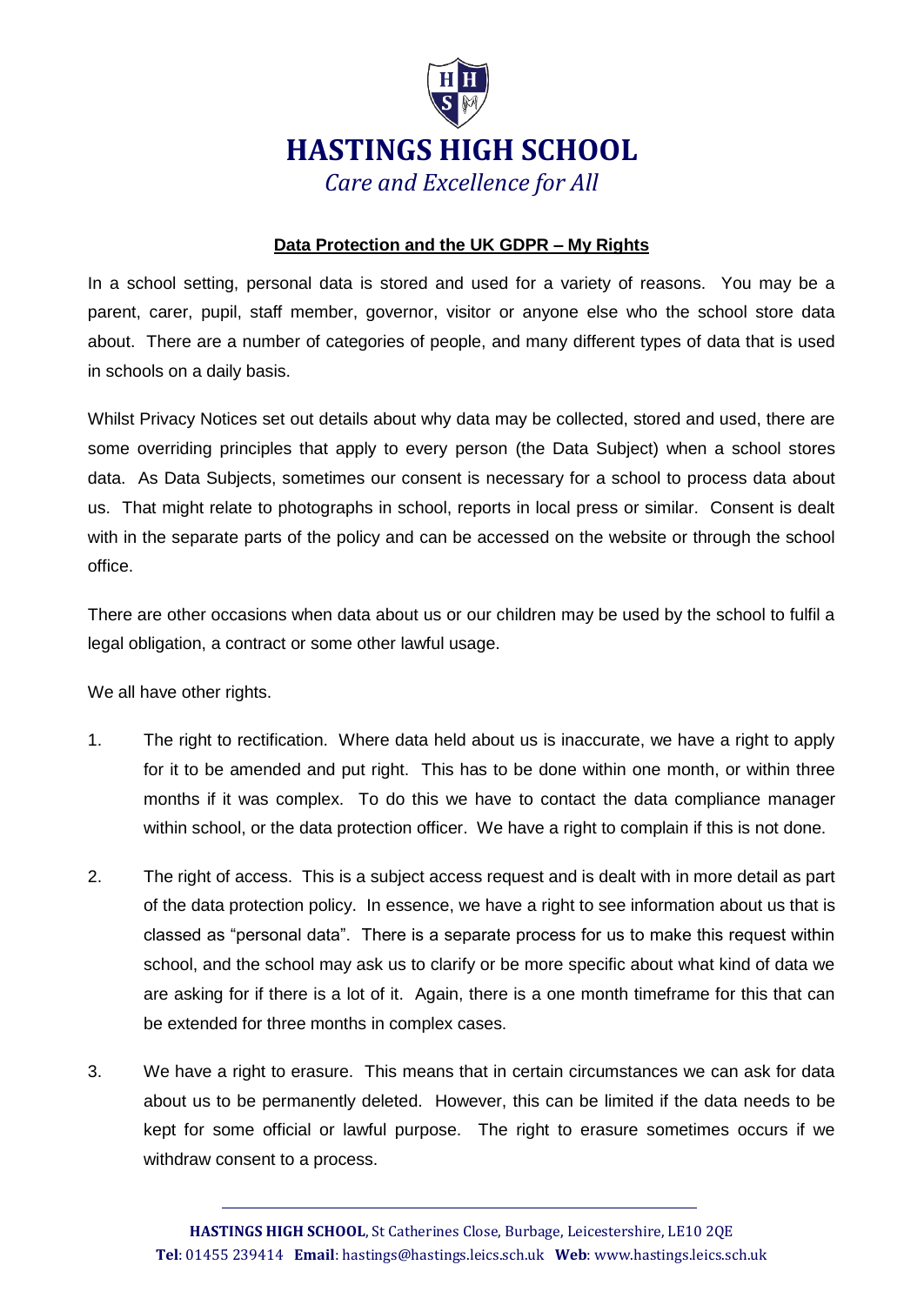- 4. We sometimes have the right to restrict processing. If we believe that data is inaccurate, and we have asked for it to be erased, we can ask the data processor and controller to stop any processing until the investigation into erasure or amendment has taken place.
- 5. There is also the right to data portability, this has little bearing in the school setting. Transfer of data for pupils is regulated by guidance from the Department for Education. Data about staff is part of HMRC contractual obligations. Data portability would usually apply to things like utility companies or bank accounts.
- 6. Individuals also have the right to object to personal data being used for marketing. Again, in the school setting this is likely to be very limited as the only marketing tends to be limited to school fetes, fairs and plays. Schools and academy trusts should not be sharing data with commercial third party entities to enable direct marketing of individuals. If this was the case, then an individual could object and ensure that the data was no longer used for that purpose.
- 7. As individuals we also have the right to ask that decisions are made about us on the basis of our data, rather than by an automated process. Again, any application of this in schools would be extremely limited. This tends to be regarding situations such as reference agency checks for loans and mortgages for example.

These rights are important and sit alongside the school or trust's legal obligations to manage our data properly.

Please also see the Privacy Notices and Data Protection Policy.

If you feel that any of the Rights set out here are not being managed properly, or if that information held of our files is inaccurate or should not be there or should be changed or amended, please do let us know.

There is a form to complete at the end of this document. By providing us with as much detail as you can about why you think we have got something wrong, or why we are holding information that we should not be keeping, it makes the process much simpler for you.